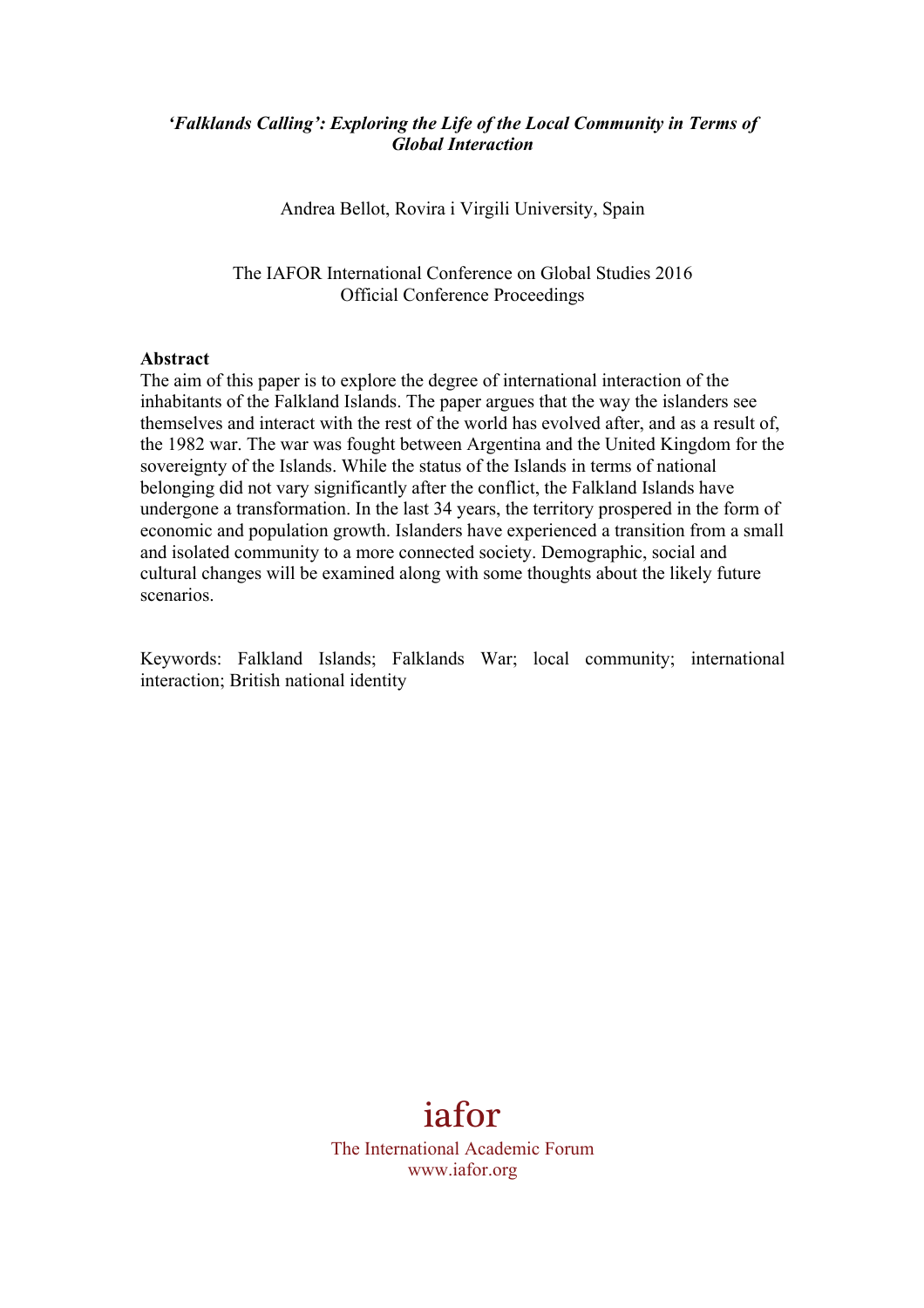### **Introduction**

The Malvinas/Falklands war was an armed conflict between the United Kingdom and Argentina that lasted for 74 days (2 April - 14 June 1982) leaving approximately one thousand dead behind: 255 British, 649 Argentine and 3 civilian Islanders perished in the battlefield. The reason for war was the claim of sovereignty over the Malvinas/Falkland Islands, which had been part of the British overseas territories since the eighteenth century in spite of the fact that Argentina had always alleged that the archipelago belonged to its own national territory. Although the war was relatively short and did not involve a great number of losses, it represented an important blow to the collective memory of both nations. For the British, it was the last 'colonial' war and one which allowed Margaret Thatcher to stay in power for almost a decade after the British victory. For the Argentine, it was the only war fought and lost in the twentieth century and it brought about the fall of the dictatorship.

Nowadays, even though more than 30 years have passed since the war took place, there is still confrontation between the two nations over the same issues and the basis of the conflict remains substantially unsolved. The claims presented by Argentina are based on the concept of territorial integrity while Britain focuses on the islanders' wishes and vigorously proclaims its commitment to defend them against any aggression. This is shown by the continuous presence of a combined naval, air force and army deployment on the islands. Britain has always insisted that the power to decide should be given to the local inhabitants. To be consistent with this line of thought, a referendum was celebrated on the islands in March 2013 asking the Falklanders if they wished to remain British. As expected, 99.8 per cent voted 'yes' (Milmo, 2013). The government of Argentina gave no credibility to this referendum and assigned no legal value to it.

The central problem of the whole conflict revolves around the notion of sovereignty. The dispute over the Falkland Islands certainly has a long and complicated history that dates back to their discovery: Spaniards, British, Dutch and Portuguese all claim to have discovered the land. From the moment the British colonists settled there in 1833, the Argentine government has made several unsuccessful attempts to regain the archipelago. In the second half of the twentieth century Argentina submitted an official report to the United Nations laying claim to the islands. This led to resolution number 2065 (XX) from 16 December 1965 titled "Question of the Falkland Islands (Malvinas)". It "invites the Governments of Argentina and the United Kingdom to proceed without delay with the negotiations […] bearing in mind […] the interests of the population of the Falkland Islands" (UN Resolution 2065, 1965). This is a key point which implies that the UN has always considered the Falklands' case as a colonial situation, which needs to be solved with the participation of the local population. However, this has never been accepted by Argentina which wants government-level discussions with a commission formed by international members. As Calvert (1983) argues, "the claims on both sides are based on historical facts that are by turn vague, confused and disputed, and if there is to be any resolution of the question a great deal of homework will have to be done first by both parties" (p. 405).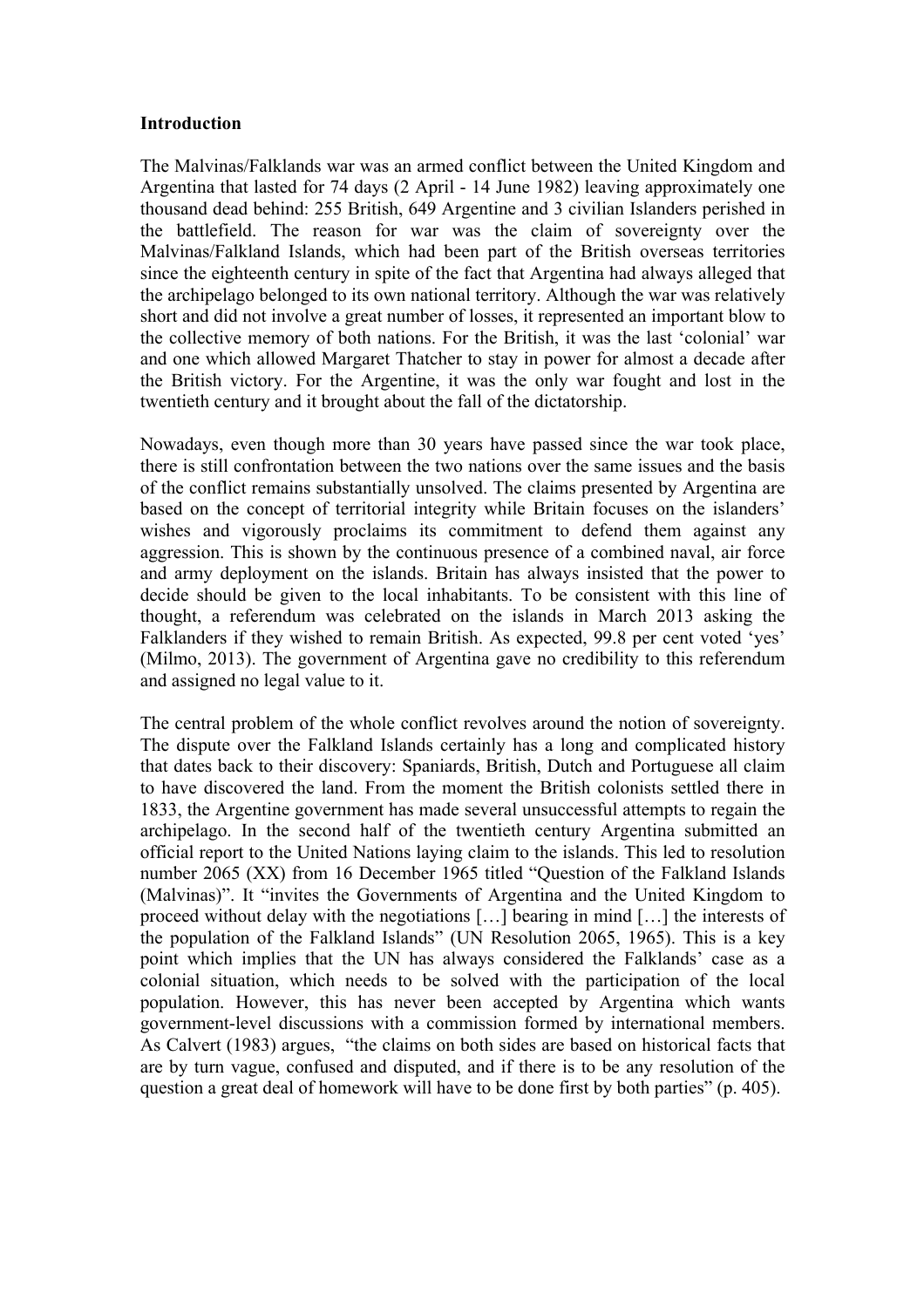#### **The Malvinas/Falkland Islands**

The Falkland Islands are located in the South Atlantic, 480 km away from the mainland coast of South America. The archipelago comprises two main islands and about 700 islets, with an overall extension of  $12,000 \text{ km}^2$ . Both main islands are mountainous, and most of the land is used for sheep keeping and farming. The climate is heavily influenced by the ocean, with high levels of humidity and strong winds.

According to the latest Falkland Islands Census from 2012, the population consists of 2,562 permanent residents (excluding military personnel). 74.7 % of the total population lives in Stanley, the capital city. The main religion is Christianity and the official language is English. 61 % of the population is under the age of 45. As for their place of birth, 47% of the overall population was born in the Falkland Islands, 28% born in the UK, 10% in St. Helena, 6% in Chile and 8% born elsewhere. The Argentine living on the Islands constitute a small group of 1.3% (Falkland Islands Census, 2012).

The population of the Islands at the time of the war was over 1,800 inhabitants, as recorded in the 1980 census. As indicated in the State of Falkland Islands Economy Report, an official report launched in 2015, there was an increase of the Islands' population after the war:

Population increased throughout the 1980s and 1990s but has since remained fairly stable since the early 2000s. During the first half of the 20th century the population was higher than in the 1980s but started to decline in the 1960s, 1970s. After the 1982 conflict the Islands' population started to grow again (p. 14).

The Islands still hold a military base of around 1,700 men, both military and civilian, for self-defence. This large number of military personnel is justified by the authorities:

The Falkland Islands Governor hopes for peaceful co-existence between Argentina and the Falkland Islands, without diluting or adapting the position on sovereignty. For as long as there is a perceived threat from Argentina, a military presence on the Islands will be maintained on a scale sufficient to deter aggression and provide a holding capability pending reinforcement (Falkland Islands Government's website).

For the first time, the 2012 Census asked people to state their National Identity. As the official report states, "this was included to ascertain the cultural group that people most closely identify with (and need not be related to the person's place of birth or citizenship)". The results show that 57% of residents consider their national identity to be 'Falkland Islander'; 24.6% consider themselves British; 9.8% St. Helenian and 5.3% Chilean. There were 89 respondents who described their national identity as "Other".

The Falkland Islands form part of the United Kingdom overseas territory. The supreme authority is the Queen and a Governor exercises power on the territory on her behalf. The Islanders are autonomous for internal affairs, but defence and foreign affairs are the responsibility of the British Government. The Falklands Constitution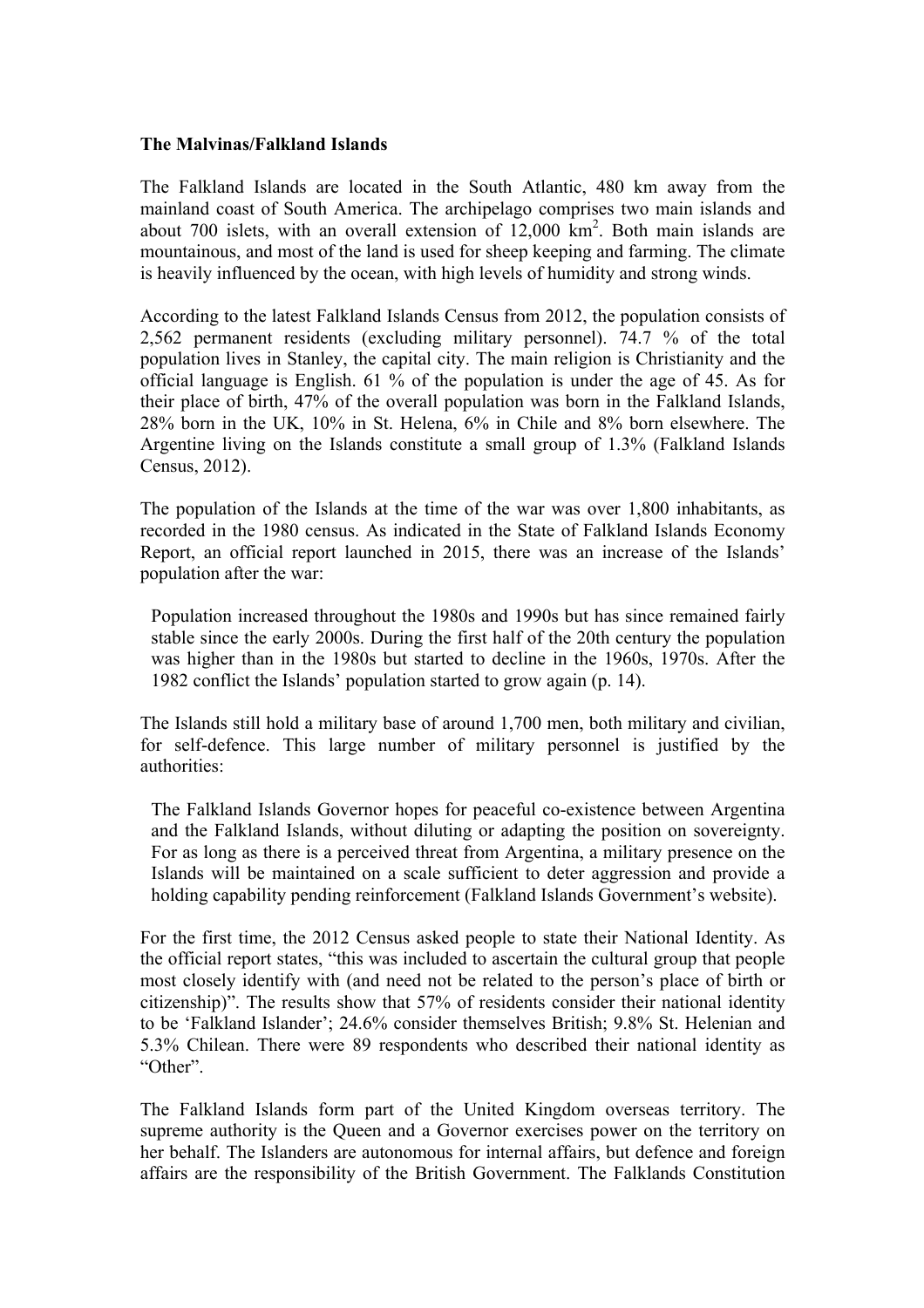(from 2009) established an Executive Council that advises the Governor and a Legislative Assembly with ten members. The Islanders sustain they are a United Kingdom Overseas Territory *by choice*, according to the official Government website. Before the war, the British Nationality Act had been reformed in 1981, reducing considerably British citizenship rights to the inhabitants of the Falklands. After the war, however, the Falklanders were granted full citizenship rights in 1983.

During the war, the idealisation of the Islanders and their way of life was used as yet another strategy to create a favourable public opinion for the retaking of the Falklands. According to Melchionne (1986), the social construction of the images of the Islanders reveals deep fantasies about the British and their national self-image. He argues that "the British press has popularized the notion that the 'Kelpers' are 'more British than the British', which has led to certain misconceptions. Often, British people from the UK who visit the Falklands expect that Kelper life will mirror contemporary rural English society, and this is not always the case" (p. 33). The residents of the Falkland Islands are nicknamed 'Kelpers', a name that comes from kelp, which is a large brown type of seaweed that grows around the islands.

Femenia (1996) identifies the following two complementary categories for the manner in which the residents of the Islands were viewed by the British throughout the war:

- (1) Being tremendously loyal and trusting, British in stock and tradition, remarkably independent, brave people, also quiet and suffering people who have lost their freedom.
- (2) Victims of naked aggression, carried out in shameful and disreputable way, incarcerated in an Argentine jail […] (p. 140).

Another argument that is frequently used in favour of the justification of having engaged in warfare is that of the prosperity to the territory. In other words, the war provided the islanders freedom from the enemy, which, in turn, brought peace and prosperity. In his commemoration speech for the thirtieth anniversary of the war in 2012, David Cameron stated that Britain would not waver in its support for the Islands and their people, who, according to him, should be proud for the prosperous and secure future they have been able to build since the end of the armed conflict (Strange, 2012, p. 15).

This official line of thought was enlarged by William Hague (2012), who was Cameron's Secretary of State for Foreign and Commonwealth affairs from 2010 to 2014. He enumerates the different ways in which the archipelago has prospered:

Over the past 30 years, much has changed. Despite the challenges of relative geographic isolation, the Falklands have grown and prospered. The population has grown and doubled to about 3,000. GDP rose from £5 million in 1980 to more than £100 million in recent years. And in the face of a sustained Argentine effort to prevent them from doing so, the Falkland islanders have developed a thriving local economy, with a responsibly managed fishery, growing tourism based on their unique natural environment, and the beginnings of a commercial hydrocarbons industry (p. 22).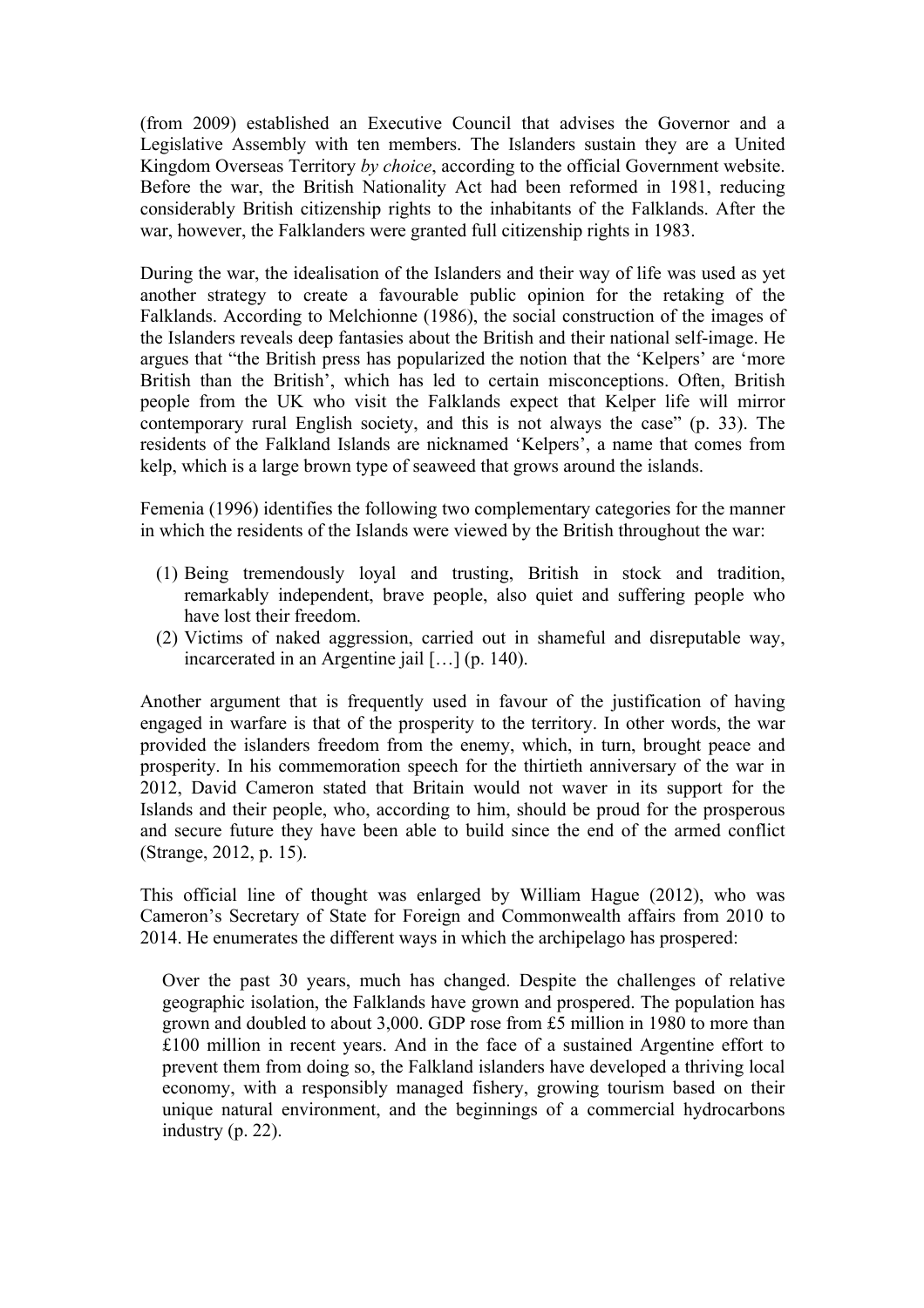Fishing and sheep farming have always been the two main economic activities on the islands. In recent years, however, the hydrocarbon industry has come into play. From 2010 till the present, the oil and gas exploration has boosted the local economy, with foreign companies investing in offshore exploration. According to the Falkland Islands Economy Report (2015), "because most goods consumed in the Falkland Islands are imported this makes the Islands highly integrated in the world economy. The economy is vulnerable to yield and world market prices of fish, wool, and meat. The government wishes to diversify the economy to decrease volatility and risk, but this is difficult for a small economy with limited resources to benefit from economies of scale" (p. 5).

Although the economy is growing, certain aspects, such as the limited size of the territory and the geographical isolation cannot be denied. The remote position of the Islands is one of their greatest problems: distance to markets and transportation are the main obstacles that local businesses have to face. Some other drawbacks are shortage of skilled labour, access to finance, taxation, cost of electricity, external politics, and telecommunications (FI Economy Report, 2015, p. 24).

Tourism has become another stable source of income, generating around 10 million pounds per year. Many international tourists feel drawn by the unique and untouched natural resources that the islands possess. Historic war spots also attract many veterans that return to the islands to visit memorable battlefields. The Falkland Islands is a popular destination for cruise ships sailing in the South Atlantic. According to the Falkland Islands Tourist Board, "the number of cruise passenger arrivals grew from a few thousand in mid 1990s to over 60,000 during the 2008/09 season" (Ibid.).

About local media, there are no daily newspapers in the Islands but there are two weekly newspapers. The more important one is the *Penguin News*: founded in 1979 and published by Mercopress, it is issued weekly with an online edition. The second newspaper in relevance is the *Teaberry Express*, with a weekly publication by The Falkland Islands News Network. There are seven FM radio stations and one AM; two local television stations run by the British Forces Broadcasting Service. An interesting piece of information that arises from the latest Census is that 77% of households have access to the internet, which grants quick access to the world news and services (2012 Census). This high number of internet availability for families may also suggest a desire for the inhabitants of this remote place to be in permanent connection with the outside world.

Travel communications between the Islands themselves and abroad have always been difficult. Prior to the war, the main link with the outside world was a weekly flight to and from Patagonia (Comodoro Rivadavia, Argentina) operated by LADE, the Argentine government air service. At present, there are weekly flights from Chile, operated by the Chilean airlines LAN. From Britain, there are MoD (Ministry of Defence) charter flights twice a week. People from Argentina can visit the Islands without special restrictions, according to the information provided in the official webpage of the Islands.

Haynes (2012), defence editor of the *Times*, published a newspaper article titled "The memories of war are vivid, but islanders know it led to greater prosperity". The article is mainly based on the narration of the life-experiences of some residents interviewed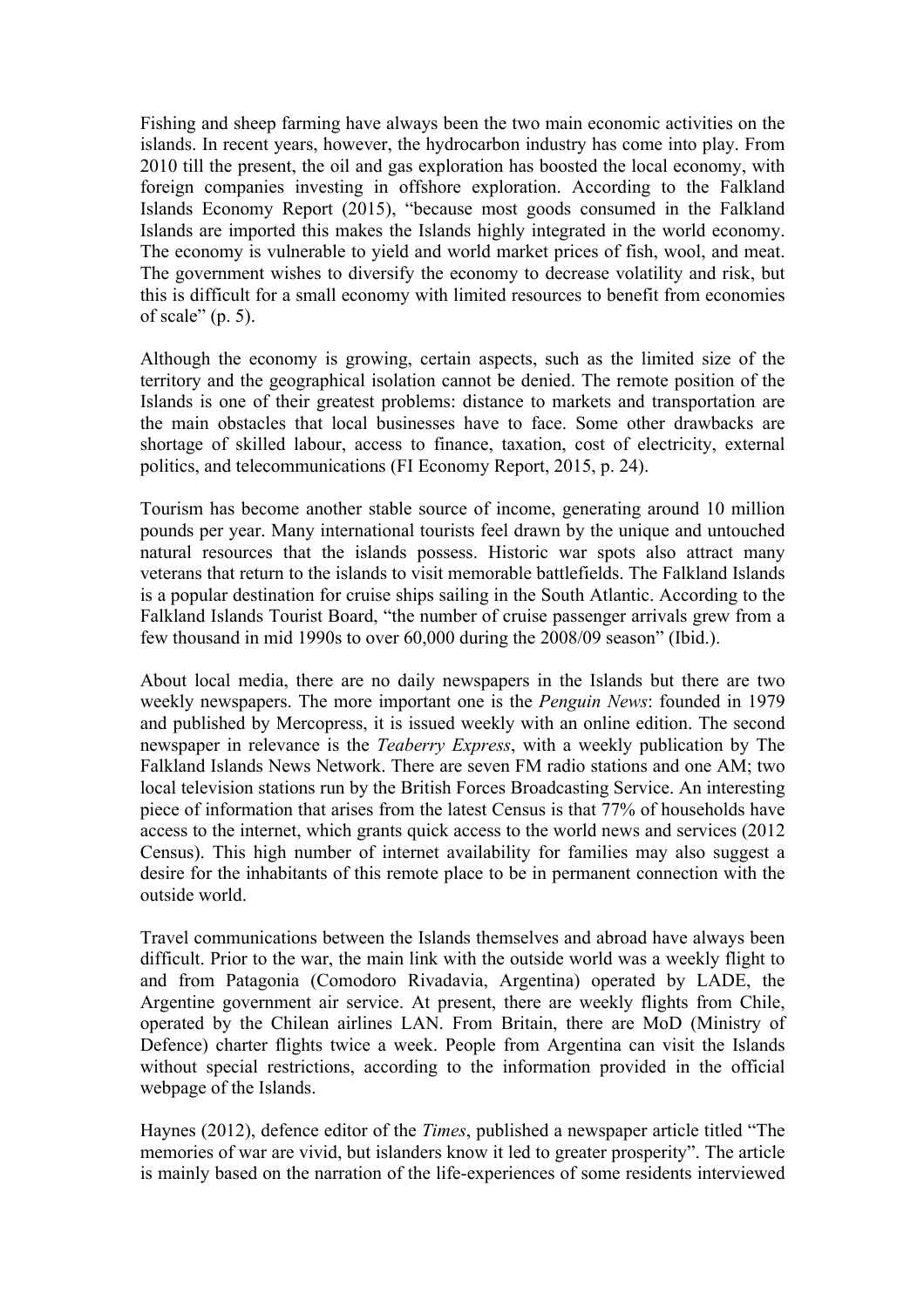by the author, who proudly noted how their remote territory has prospered in the last thirty years: the population has doubled, the fishing industry has grown and oil was discovered offshore. Haynes concludes that the whole transformation has not only expanded the Islands' economy but it has also boosted the native people's confidence  $(p. 8-9)$ .

## **Conclusions**

All in all, this paper has tried to illustrate the current socio-economic situation of the Falklands Islands in terms of their connection with the rest of the world. Issues such as economy, resources, demography, and international tourism have been covered. In conclusion, it can be argued that the Falkland Islands have experienced a boom in many senses, especially after the war, which proved beneficial to the growth of the local community in several aspects. The perspectives for the future are also encouraging. The islanders feel very proud of their identities as Falklanders and wish to preserve their customs and traditions, but at the same time they strongly wish to become more integrated into the global market, culture and society; in opposition to a post- or anti-globalised tendency that some societies are experiencing nowadays.

I will finish this paper with a short passage extracted from the Falkland Islands government's website, in the section titled 'Our People', which perfectly summarises some of the ideas expressed in the paper and the spirit of the community:

Our growing community of 2,563 people is diverse; with people from over 60 nations living in the Islands we are a truly cosmopolitan society. The heart of our community lies in the families who can trace their heritage back through 9 generations in the Islands […] Through our own efforts, our economy allows us to enjoy excellent health services and education provision, with Falkland Islanders studying for their A-levels and degrees overseas, paid for by the Falkland Islands Government. It is testament to the strong bond our young people have with their home that nearly all return on completion of their studies. Externally, we are equally well connected. Our international port and airport welcome people, trade and business from all over the world. We have broadband internet access provided via satellite, which even our remote farms enjoy. The Falkland Islanders are a peaceful, hard-working and resilient people. Our society is thriving and forward-looking ('Our People', FI official website).